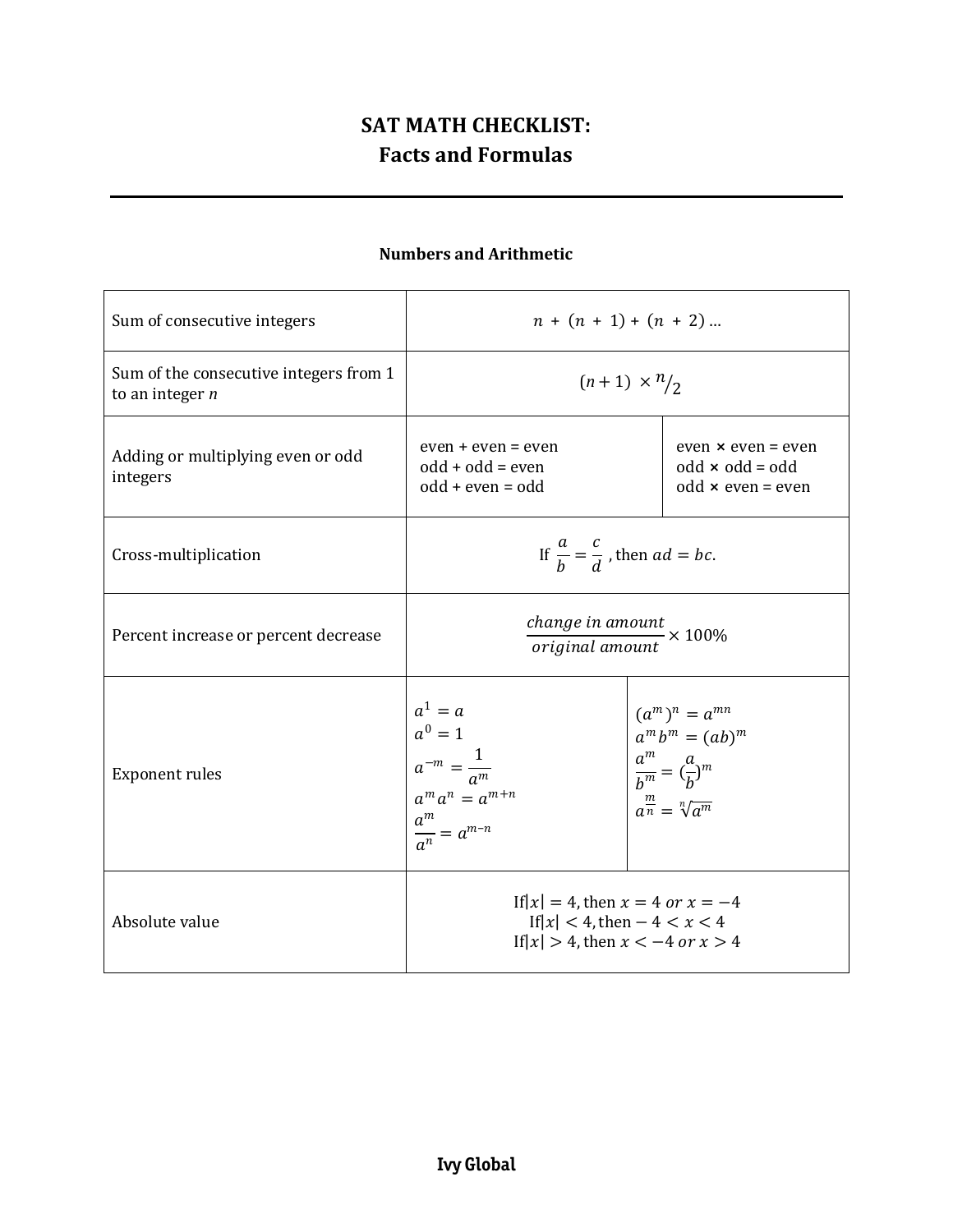# **Algebra and Functions**

| Difference of squares                                                             | $a^{2}-b^{2} = (a + b)(a - b)$                                                                                                                                                                                                          |
|-----------------------------------------------------------------------------------|-----------------------------------------------------------------------------------------------------------------------------------------------------------------------------------------------------------------------------------------|
| Properties of inequalities                                                        | The inequality is reversed by<br>taking the negative of both sides<br>$\bullet$<br>taking the reciprocal of both sides<br>multiplying or dividing both sides by a negative<br>$\bullet$<br>number                                       |
| Rates                                                                             | $distance = rate \times time$                                                                                                                                                                                                           |
| Domain of a function                                                              | The set of all the "input" numbers for which the function<br>still works                                                                                                                                                                |
| Range of a function                                                               | The set of all the "output" numbers                                                                                                                                                                                                     |
| Formula for slope                                                                 | $m = \frac{rise}{run} = \frac{y_2 - y_1}{x_2 - x_1}$                                                                                                                                                                                    |
| Facts about slope                                                                 | Horizontal lines have slopes of zero.<br>٠<br>Vertical lines have undefined slopes.<br>$\bullet$<br>Non-vertical parallel lines have equal slopes.<br>Non-vertical perpendicular lines have slopes<br>$\bullet$<br>whose product is -1. |
| <b>Linear functions</b>                                                           | $y = mx + b$                                                                                                                                                                                                                            |
| Quadratic functions                                                               | $y = ax^2 + bx + c$                                                                                                                                                                                                                     |
| Translation of $y = f(x)$ , <i>a</i> units<br>vertically and b units horizontally | $y - a = f(x - b)$                                                                                                                                                                                                                      |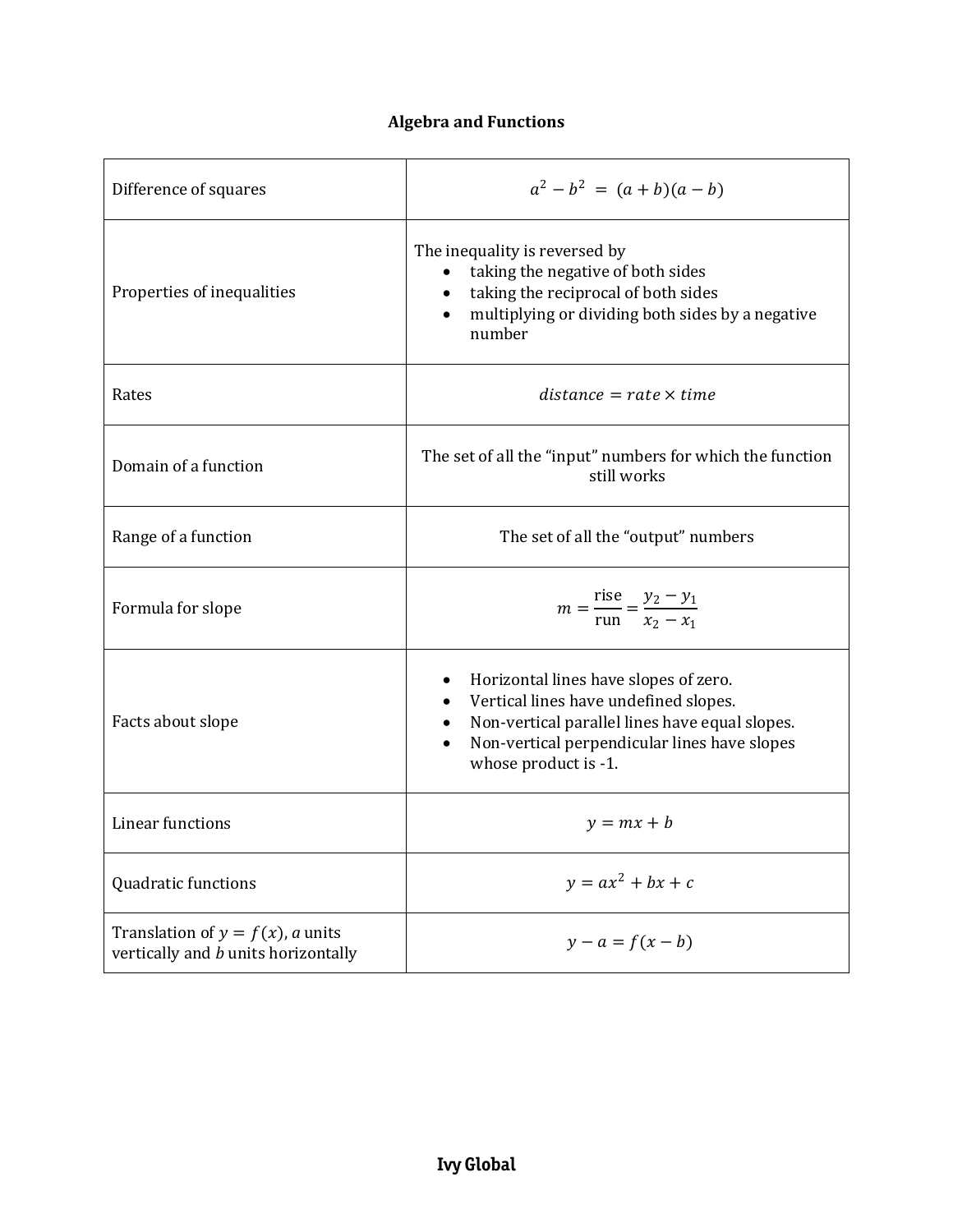#### **Geometry**

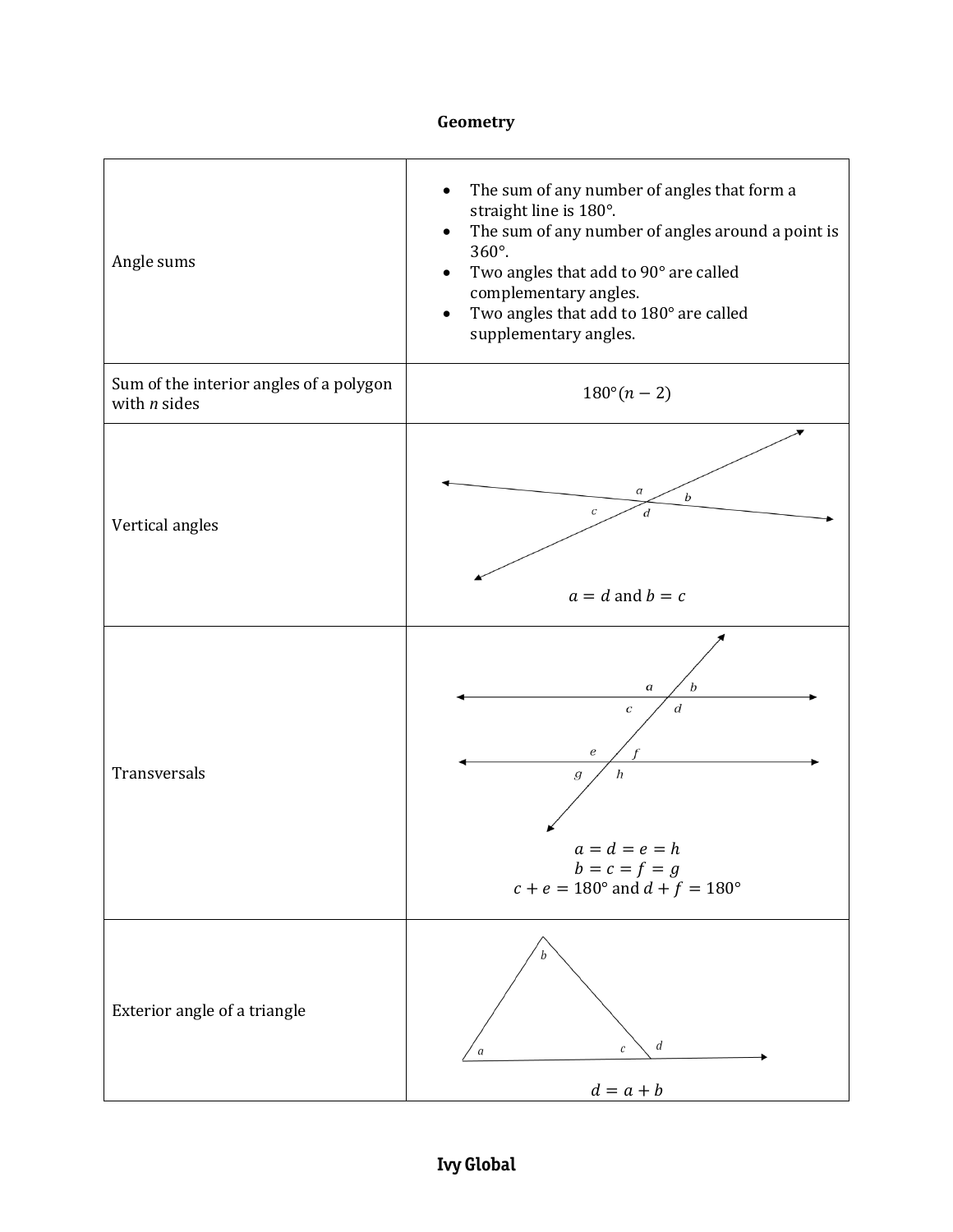

### **Ivy Global**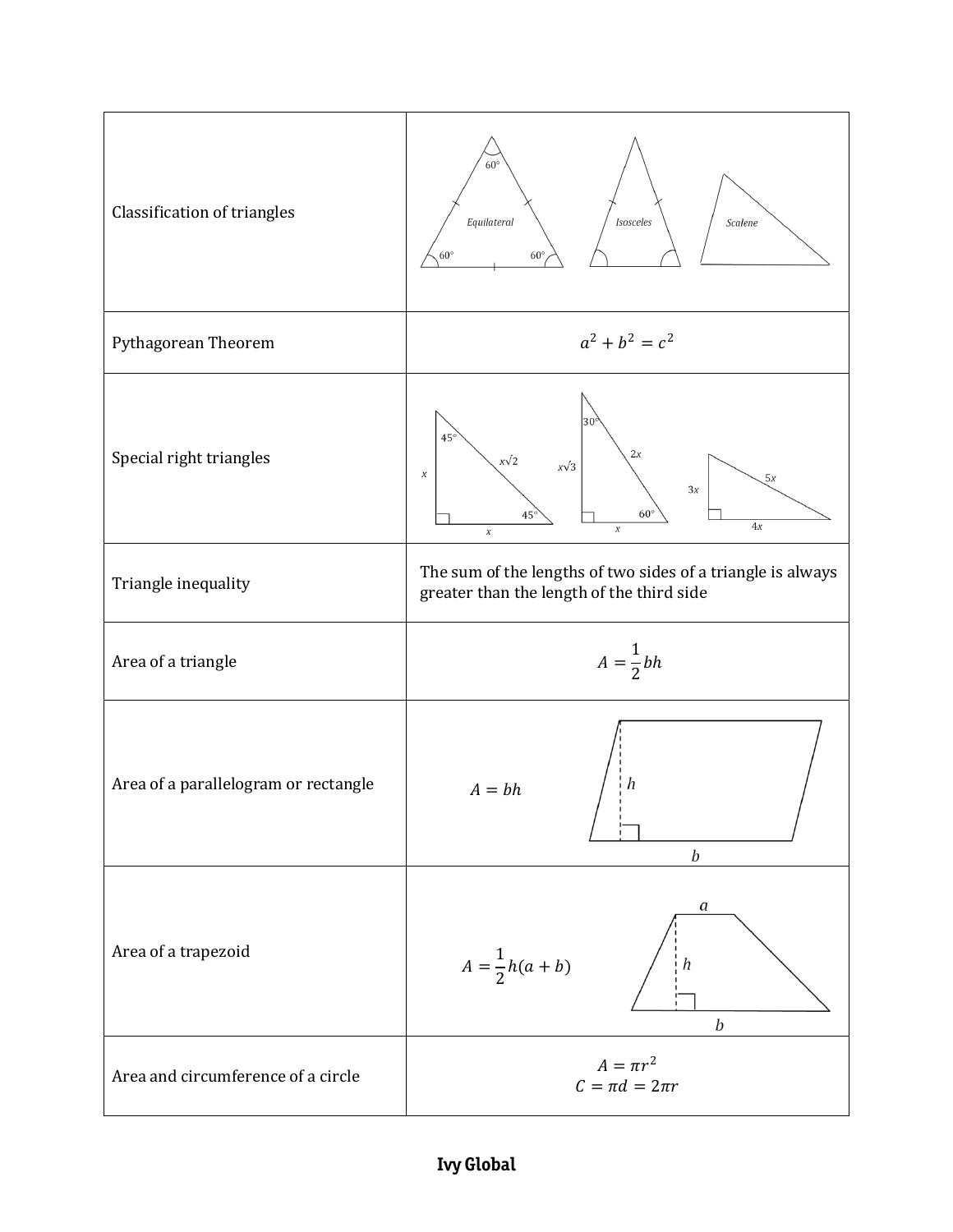| Arc length $(L)$ and area $(A)$                   | $\frac{L}{2\pi r} = \frac{x^{\circ}}{360^{\circ}}$<br>$\chi^{\circ}$<br>$rac{A}{\pi r^2} = \frac{x^{\circ}}{360^{\circ}}$ |  |
|---------------------------------------------------|---------------------------------------------------------------------------------------------------------------------------|--|
| Volume and surface area of a<br>rectangular solid | $V = lwh$<br>$SA = 2lw + 2wh + 2lh$<br>h<br>W                                                                             |  |
| Diagonal of a rectangular solid                   | $d^2 = l^2 + w^2 + h^2$<br>d<br>h                                                                                         |  |
| Volume and surface area of a right<br>cylinder    | $\boldsymbol{h}$<br>$V = \pi r^2 h$<br>$SA = 2\pi r^2 + 2\pi rh$                                                          |  |
| Distance formula                                  | $d = \sqrt{(x_2 - x_1)^2 + (y_2 - y_1)^2}$                                                                                |  |
| Midpoint formula                                  | $\left(\frac{x_1+x_2}{2}, \frac{y_1+y_2}{2}\right)$                                                                       |  |